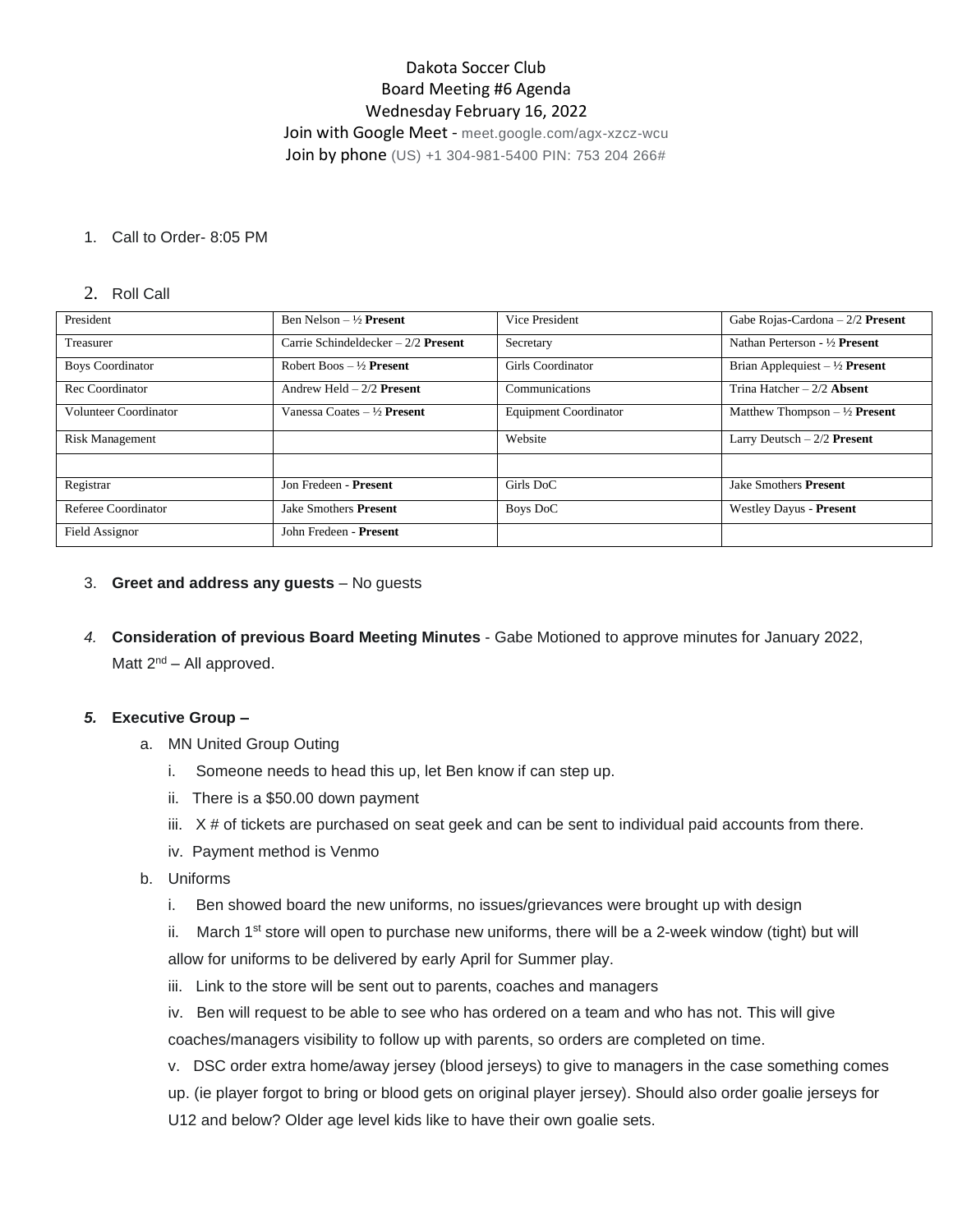vi. jersey #'s were chosen at random and assigned by Ben. If there are any concerns let Ben know. File will be posted to DSC Google drive.

c. Vice-President

i. We received email notification from Lee Wolfgram, Field Audit Specialist - Minnesota Gambling Control Board, that he has received everything needed (paperwork and remaining inventory items) from the IGH Soccer Association. He suggested making a lawful purpose donation of the remaining balance in order to zero out the gambling account. We told him that we would issue a check for the remaining balance to the Dakota Soccer Club, he said that would work. This closes out the gaming operation. Gabe will work with Peg to close the IGH Heat gaming checking account with Vermillion bank.

# 6. **Report of Treasurer –**

- 1) Heat Checking account balance as of  $1/31/21 \sim $14,852.23$
- 2) SSPYSA Checking account balance as of 2/16/22 = \$15,272
- 3) SSPYSA Savings account balance as of 1/31/22 = \$10,587
- 4) Dakota SC account balance as of 2/16/22 = \$45,394
- 5) Dakota SC Venmo balance as of 1/31/22 = \$1,170.14

Heat Checking Update:

.

• This checking account can be closed. Brian will issue a check to DSC for the remaining balance and then will close the account.

SSPYSA Checking Update:

- A U.S. Club Soccer payment is being posted as of today for \$384. I'll need to log into TCSL online account and change the bank info.
- This account balance can now be transferred online to DSC.
- There are two team accounts that will also be closed. Both will be donated to DSC. One has \$14 and the other has \$480+

Dakota Soccer Club Checking Update:

• Need to update the DOC's with contracts for 2022. Then I can issue the first of four payments.

Dakota Soccer Club Venmo Update:

• Venmo (PayPal) is requiring some additional documents for DSC prior to releasing any funds. Now that the 1099s have been file, I just have to send them a copy of the form.

TeamSnap Update:

• I need to submit the same IRS forms to TeamSnap to fulfill their company document requirements.

Form 990 Non-profit Organization tax filing: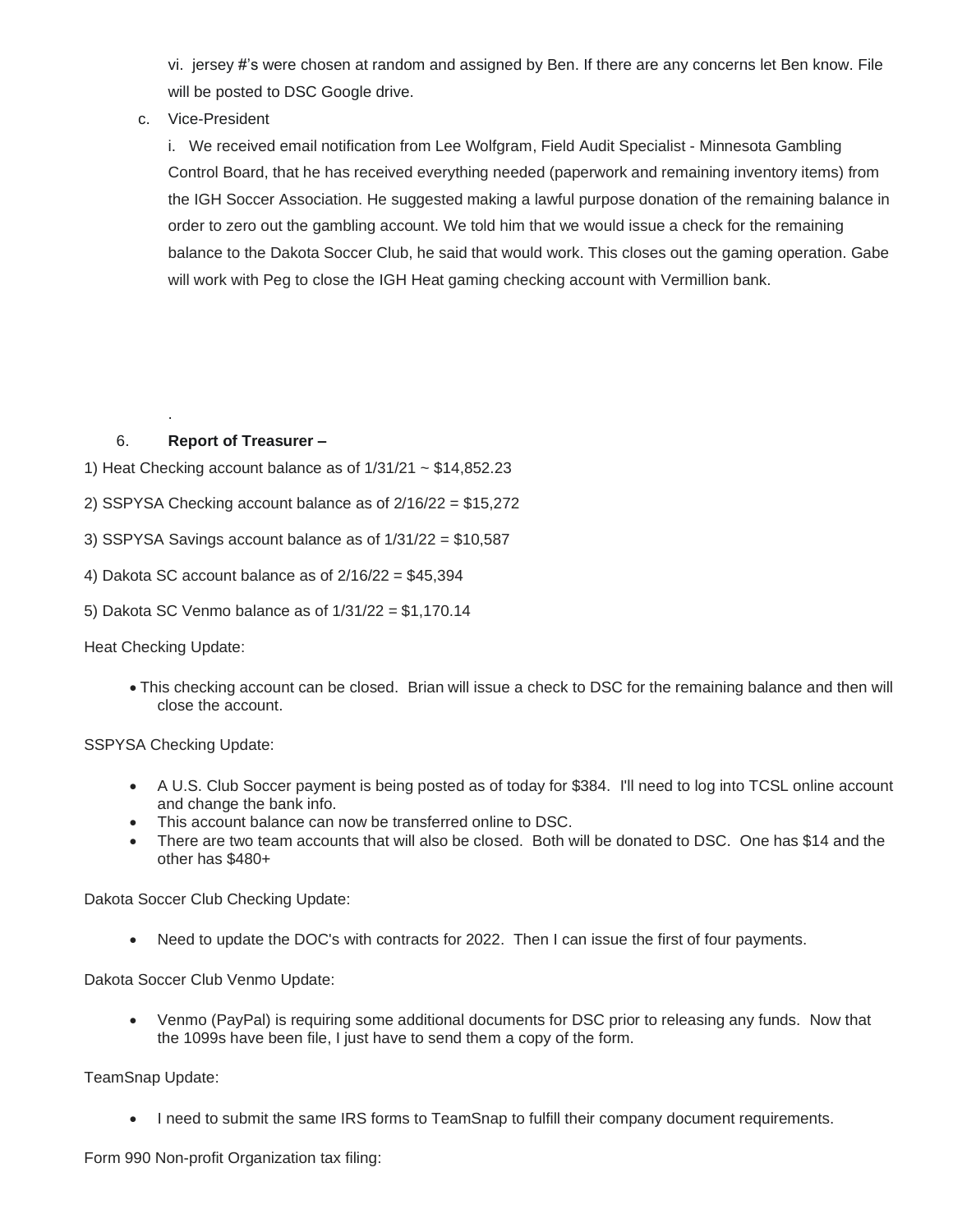• Heat Soccer - need to file the Nov 2019 and Nov 2020 Form 990 - Peg is currently working on these. The Nov 2021 is not due until April 15th of 2022.

Form 1099s, Information Returns tax filing:

• The Form 1099s were sent out on 1/31/2022. I do have to update the 1099 for Jared for the referee pay.

#### **7. Registrar-**

a. Number of teams (not level of teams) need to be registered with TCSL by Friday February 18<sup>th</sup>. Jon will send out an email to the board to verify teams and players before registering.

b. Coach contracts are forth coming

# 8. **Coordinators**

#### a. **Rec –**

i. Soccer Saturday had a good turnout despite many other sports tournaments occurring during the weekend.

\*\$400 worth of tacos sold

\*All meat raffles sold

\*95 kids were registered/completed for Spring/Summer 2022

\*40 kids were opened but not completed for Spring/Summer 2022

# b. **Traveling Girls-**

i. U10B still trying to fill roster spots, if needed during season play can move girls up from younger team. The rest of the teams have good #'s.

ii. Three girls 07' team are registered for Summer, but DSC does not have a team for them to play on. We were very specific with them about what we might be able to do and try to do. We just never found more players to form a team. Ben asked that Jake/Brian send me the email communication on this matter.

# **c. Traveling Boys-**

i. No update. Per say. Would like to know where #'s can be pulled from and how he can monitor. ii. Westley provided an update on boys #'s

\*U11-concerned about due to currently have 9 players rostered. Need to try to get to 11 if possible. Westley will send out an email in attempt to find more players. Andy thinks from Rec should be able to get 2 more registered and will send a note out.

# **9. Coaching Directors –**

# **a. Traveling Girls-**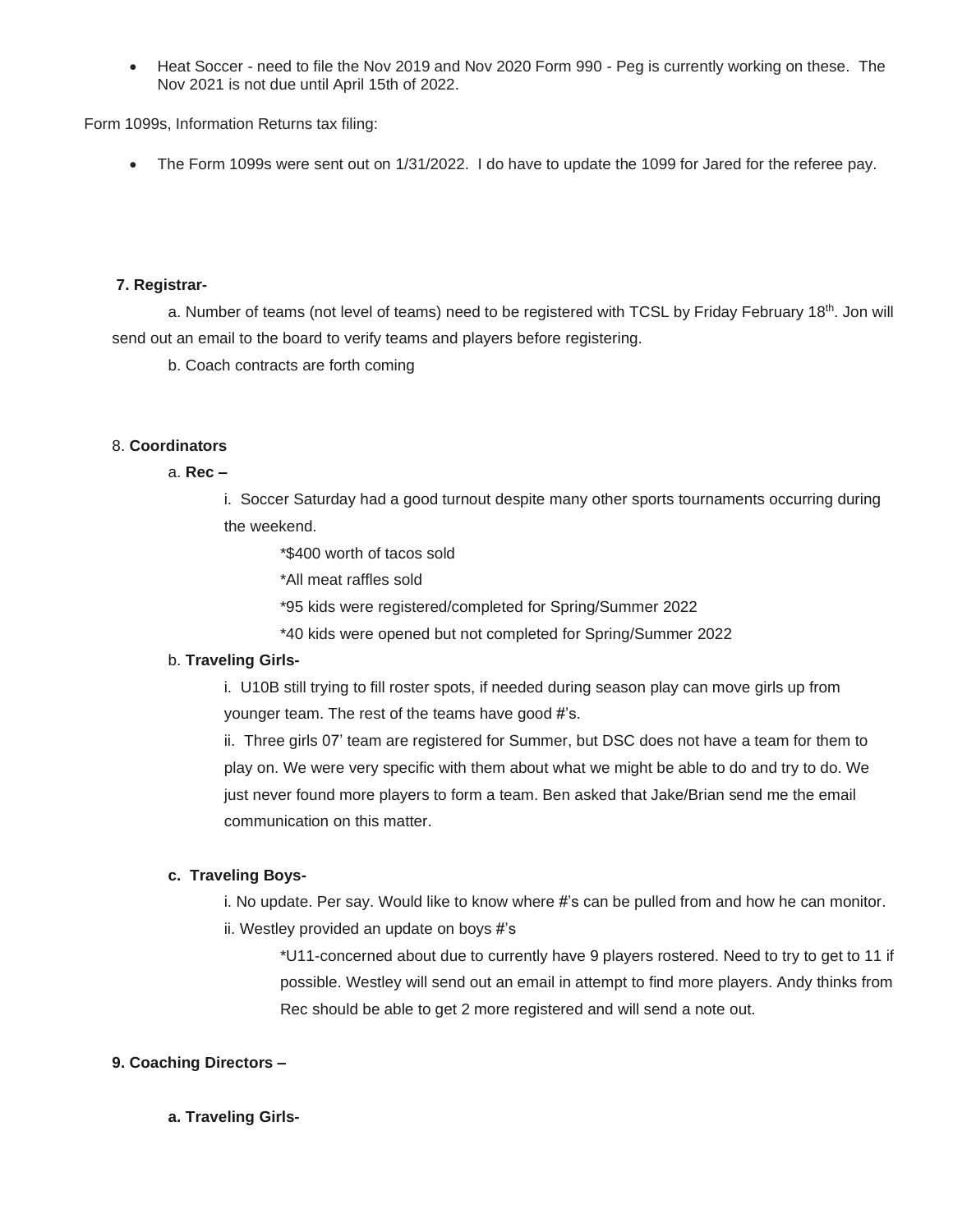i. Winter trainings are still going on, the participation #'s have increased as other sports seasons have ended**.**

ii. Planning on using younger players to play up

iii. Email was sent to Ben/Brian regarding training times at the WSP dome for next year. We need to decide on budget.

#### **b. Traveling Boys-**

i. Still seeking coaches. U12 has an applicant and will follow up with to set up an interview. U14 has a lead and will need to follow up on.

ii. Rink turf at the Veterans Memorial. Jon is aware of the boys needs and will follow up with Al and Julie.

iii. We should set up a coaches/manager in person meeting to go over expectations in classroom and on field for season. Gabe will look up agenda from a past meeting that was done and get to the board. Will need the Veterans Memorial Center room, Brian will get with Bobby, Westley and Jake to decide on a date /time and provide to Gabe.

# **10. Equipment-**

i. Game balls need to be purchased. What kind of balls should we be buying?

\*There should be three game balls per team.

- \* Jake mentioned can get the balls at a good price.
- \* Contact Carrie for CC# when purchase or send invoice so can be reimbursed.
- ii. During Soccer Saturday, a few people inquired about being able to purchase the DSC pullover jackets.
- iii. Give shirts to coaches for Summer? Matt to decide.

# **11.Volunteers-**

- i. Soccer Saturday volunteer turnouts were successful, happy about.
- ii. Next events to start planning on requesting volunteers for?
	- \*SSP Jamboree- July 9<sup>th</sup>/10<sup>th</sup>-Carrie to reach out to city regarding application

\*Concessions in SSP- Another month before any action needed.

### **12. Web Master-**

i. Nothing to report

# **13. Communications-**

i. Trina not present-Nothing to report

#### **14. Risk Management-**

- i. Position still needs to be filled.
- ii. Ben spoke about covid protocols and background checks.